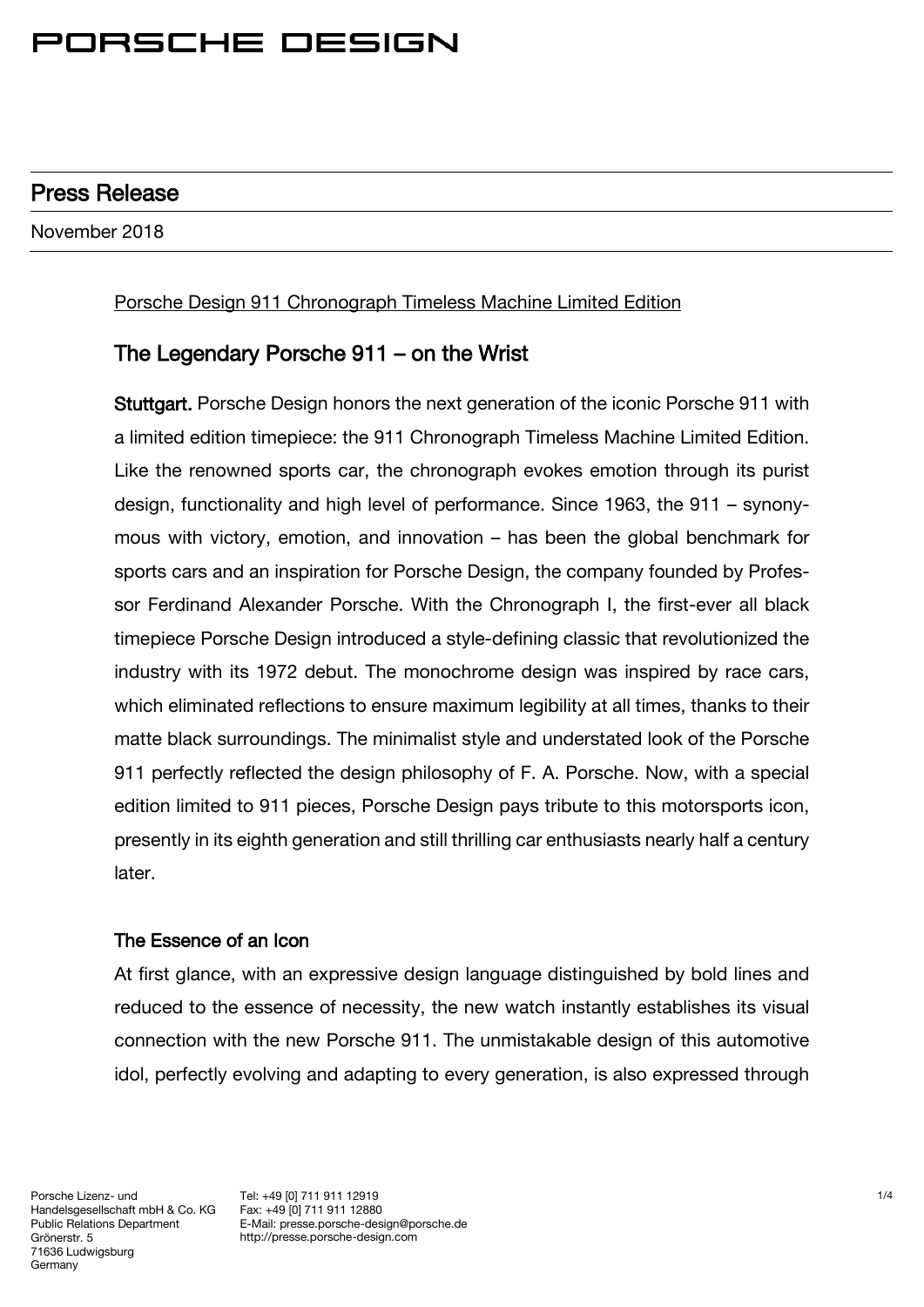### Press Release

November 2018

the refined design and shape of the Porsche Design 911 Chronograph Timeless Machine Limited Edition. Paying special attention to detail, the timepiece effortlessly revisits the spirit of the style-defining sports car.

To achieve the expansive, intuitively legible dial, an extremely narrow and low-profile bezel was applied. Adorned with the silhouette of the Porsche 911, it features a function sub dial displaying the words "Timeless Machine," as well as bright red stop function and central seconds hands. Similar to the dashboard of the car, it employs white hands and indices contrasted against a black background, in addition to chronograph counters designed to resemble a speedometer.

The lightweight principle borrowed from Porsche's engine construction is implemented by using a hypoallergenic titanium case, which is just as durable as it is light – standard for all Porsche Design watches. The distinctive cut-out lugs and smooth transition to the strap underscore the overall minimalist approach and visual lightness characteristic of all Porsche Design 1919 Collection wristwatches. The strap is created with the same leather and yarn used in the sports car interiors, immediately creating a tangible link to the rich Porsche heritage.

The watch utilizes an ETA Valjoux 7750 movement, the classic mechanical chronograph movement, which also powered the first Porsche Design watch – the Chronograph I back in 1972. Today the calibre, now visible through the sapphire case back, is customized with the recognizable Porsche Design Icon Rotor.

Tel: +49 [0] 711 911 12919 Fax: +49 [0] 711 911 12880 E-Mail: presse.porsche-design@porsche.de http://presse.porsche-design.com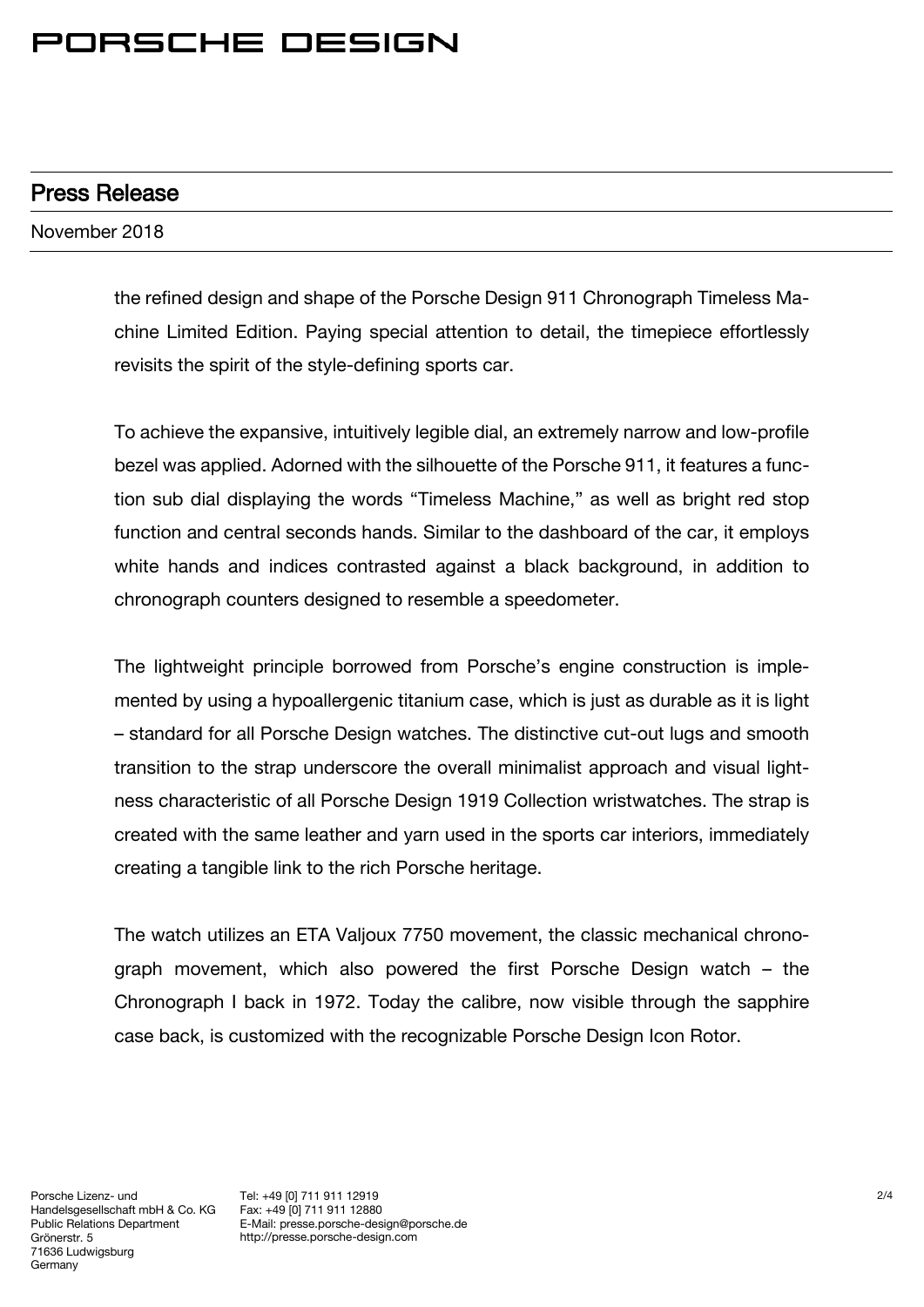### Press Release

November 2018

The Porsche Design 911 Chronograph Timeless Machine Limited Edition is the newest addition to the exclusive 1919 watch collection, currently comprised of 13 models. Delivered in a special edition box with limitation badge, the watch is available as of April 2019 for 4,911 EUR (RRP) in Porsche Design Stores, Porsche Centres, specialty dealers, and online at www.porsche-design.com.